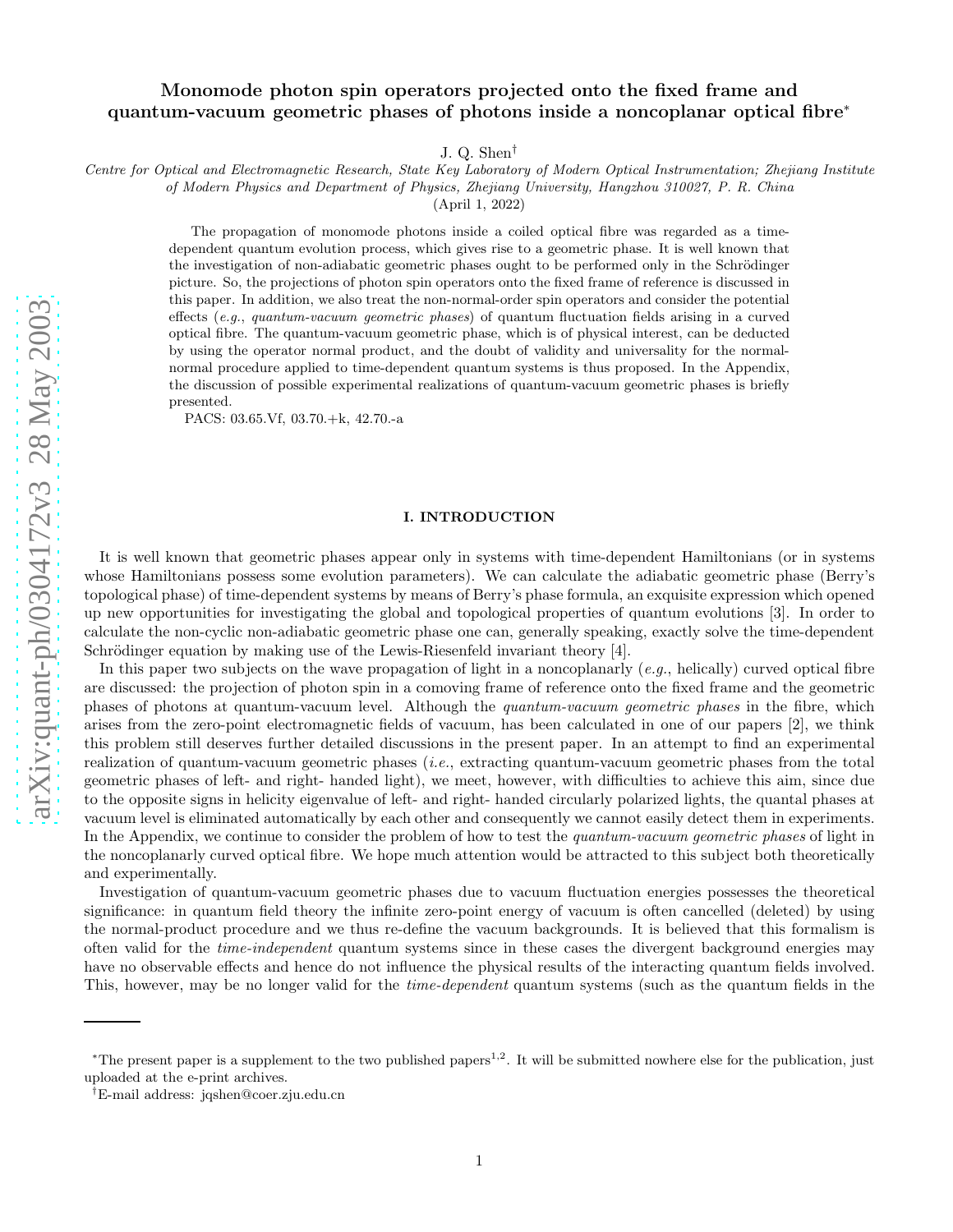time-dependent gravitational background, e.g., the expanding universe), since in these cases the time-dependent zeropoint fields of vacuum will also participate in the time evolution process and therefore cannot be regarded merely as an inactive onlooker (i.e., a simple passive background). So, it is necessary to consider the validity problem of normal-order procedure in *time-dependent* quantum field theory. We think, in the literature, this problem gets less attention than it deserves.

### II. MONOMODE PHOTON SPIN OPERATORS PROJECTED ONTO THE FIXED FRAME OF REFERENCE

It is essential to think of the non-adiabatic non-cyclic geometric phases in the Schrödinger picture. If one deals with geometric phase problem in, e.g., the Heisenberg picture, then the wavefunction will possess a time-dependent phase factor which cannot be determined by equation of motion itself. So, when considering the geometric phases [1,2,6–8] of photons inside a noncoplanarly curved optical fibre, it is of physical significance to study the projections of photon spin operators onto the fixed frame of reference. In what follows we will discuss this quantum mechanical problem.

The spin angular momentum operator of photon fields reads (in the unit  $\hbar = 1$ )

$$
S_{ij} = -\int (\dot{A}_i A_j - \dot{A}_j A_i) d^3 \mathbf{x},\tag{2.1}
$$

where one can expand the three-dimensional electromagnetic vector potentials  $\mathbf{A}(\mathbf{x},t)$  as a Fourier series [9]

$$
\mathbf{A}(\mathbf{x},t) = \int d^3 \mathbf{k} \frac{1}{\sqrt{2(2\pi)^3 \omega_{\mathbf{k}}}} \sum_{\lambda=1}^2 \vec{\varepsilon}(k,\lambda) [a(k,\lambda) \exp(-ik \cdot x) + a^\dagger(k,\lambda) \exp(ik \cdot x)],\tag{2.2}
$$

where the frequencies  $\omega_{\mathbf{k}} = c|\mathbf{k}|$ , and  $\vec{\varepsilon}(k, 1)$  and  $\vec{\varepsilon}(k, 2)$  are the two mutually perpendicular real unit polarization vectors, which are also orthogonal to the wave vector  $\bf{k}$  of electromagnetic wave. Note that here summations with respect to  $\lambda$  are over polarization states  $\lambda = 1, 2$  (for each **k**).

Insertion of the expression  $(2.2)$  for  $\mathbf{A}(\mathbf{x},t)$  into  $(2.1)$  yields

$$
S_{ij} = -i \int d^3 \mathbf{k} [\varepsilon_i(k, 1)\varepsilon_j(k, 2) - \varepsilon_j(k, 1)\varepsilon_i(k, 2)] [a^\dagger(k, 1)a(k, 2) - a^\dagger(k, 2)a(k, 1)] \tag{2.3}
$$

with  $a^{\dagger}(k,\lambda)$  and  $a(k,\lambda)$  being the creation and annihilation operators of polarized photons, respectively, in the comoving frame of reference. Note that here the photon spin operators in  $(2.1)$  is of a normal-order form, *i.e.*,  $S_{ij} = -: \int (A_i A_j - A_j A_i) d^3 \mathbf{x}$ ; where the creation and annihilation operators appearing in normal order are so arranged: the latter is placed to the right of the former, which will theoretically cancel (or delete) the vacuum quantized fields. Thus the operator product under the normal order sign (denoted by double-dot symbols : :) can also be called normal product. To discuss the quantized electromagnetic fields at quantum-vacuum level, we should consider the non-normal order of spin operators. In Sec. III, we will analyze the quantum-vacuum fluctuation contributions to geometric phases of photon fields propagating inside a curved fibre. It is shown that both left- and right- handed (LRH) circularly polarized light in the noncoplanar fibre will possess a so-called quantum-vacuum geometric phase (but the signs of these two vacuum phases are just opposite, namely, if the vacuum phase of right-handed circularly polarized light is positive, then that of left-handed polarized light has a minus  $\text{sign}^1$ ). This fact will be discussed in more detail in Sec. III, where we will give a firm theoretical background for quantum-vacuum geometric phases.

Since for the planar wave, the following mathematical requirement is satisfied (i.e., the transverse nature of electromagnetic wave)

$$
\vec{\varepsilon}(k,1) \times \vec{\varepsilon}(k,2) = \frac{\mathbf{k}}{k},\tag{2.4}
$$

the expression (2.3) for photon spin operators may be rewritten

<sup>&</sup>lt;sup>1</sup>Thus the quantum-vacuum geometric phases of left- and right- handed polarized light are often cancelled with each other, and it is therefore not easy for physicists to measure them in experiments. This problem, which I have considered for three years (2000-2003), will be discussed in the Appendix.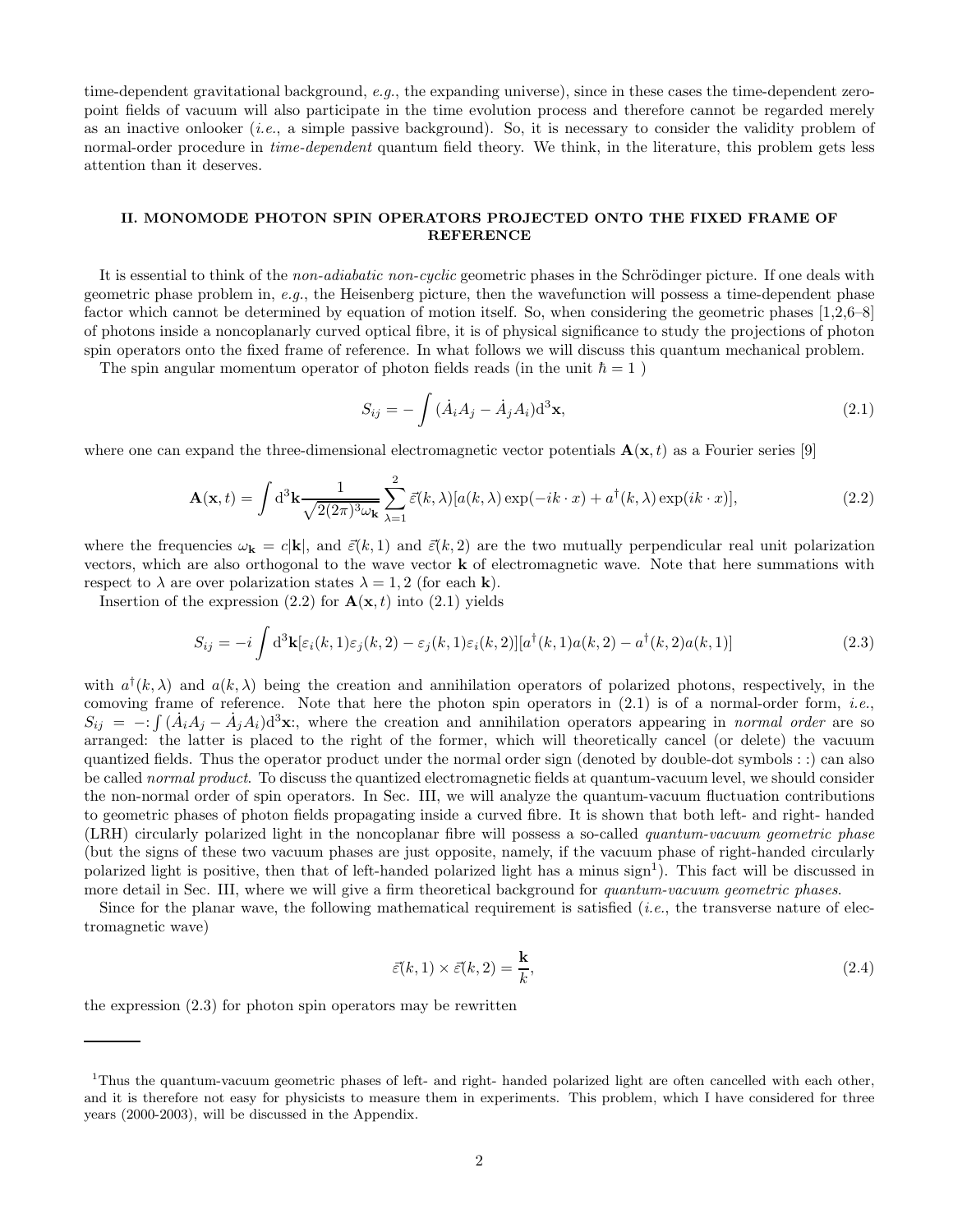$$
\mathbf{S} = -i \int d^3 \mathbf{k} \frac{\mathbf{k}}{k} [a^{\dagger}(k,1) a(k,2) - a^{\dagger}(k,2) a(k,1)]. \tag{2.5}
$$

Here the creation and annihilation operators  $a_j^{\dagger}(k',\lambda')$  and  $a_i(k,\lambda)$  of polarized photons agree with the commuting relation  $[a_i(k,\lambda),a_j^{\dagger}(k',\lambda')] = \delta^3(\mathbf{k} - \mathbf{k}')\delta_{ij}\varepsilon_i(k,\lambda)\varepsilon_j(k',\lambda')$ . Note that for the case of discrete **k**, the magnetic vector potentials may be rewritten [10]

$$
\mathbf{A}(\mathbf{x},t) = \frac{1}{\sqrt{V}} \sum_{\mathbf{k}} \frac{1}{\sqrt{2\omega_{\mathbf{k}}}} \sum_{\lambda} \vec{\varepsilon}(k,\lambda) [a(k,\lambda)\exp(-ik \cdot x) + a^{\dagger}(k,\lambda)\exp(ik \cdot x)],\tag{2.6}
$$

where  $V$  denotes the volume of a cubic enclosure in which electromagnetic fields are present. In this case, photon spin operator (2.3) is rewritten as  $\mathbf{S} = -i \frac{V}{(2\pi)^3} \int d^3k \frac{\mathbf{k}}{k}$  $\frac{\mathbf{k}}{k}[a^{\dagger}(k,1)a(k,2)-a^{\dagger}(k,2)a(k,1)]$  (here **k** tends to be continuous) with the commuting relation  $[a_i(k,\lambda),a_j^{\dagger}(k',\lambda')] = \delta_{\mathbf{k},\mathbf{k'}}^3 \delta_{ij} \varepsilon_i(k,\lambda) \varepsilon_j(k',\lambda')$  being satisfied. Thus the monomode photon spin operator (with discrete k) in the comoving coordinate system is given as follows

$$
\mathbf{S} = -i\frac{\mathbf{k}}{k} [a^{\dagger}(k,1)a(k,2) - a^{\dagger}(k,2)a(k,1)].
$$
\n(2.7)

Generally speaking, in an infinitely large space, the summations in  $(2.6)$  with respect to **k** are over all allowed momentum k. However, in a finitely large space with a finite scale length, say,  $a$ , radiation fields with k less than  $\sim \frac{\pi}{a}$  does not exist in this space.

 $\frac{a}{a}$  does not exist in this space.<br>In order to investigate the projection of spin operators in a comoving system onto the fixed frame, we first discuss the expression for the polarization vectors  $\vec{\varepsilon}(k, 1)$  and  $\vec{\varepsilon}(k, 2)$  in terms of the 3-D Cartesian orthogonal unit vectors i, j, k in the fixed frame of reference, i.e.,

$$
\vec{\varepsilon}(k,1) = e_i \mathbf{i} + e_j \mathbf{j} + e_k \mathbf{k}, \quad \vec{\varepsilon}(k,2) = f_i \mathbf{i} + f_j \mathbf{j} + f_k \mathbf{k}.
$$
 (2.8)

Thus one can arrive at

$$
a(k,1) = a_i(k,1) + a_j(k,1) + a_k(k,1)
$$
  
= 
$$
i \frac{1}{\sqrt{2(2\pi)^3 \omega}} \left\{ \int d^3 \mathbf{x} \exp(ik \cdot x) \overline{\partial_0} e_i A_i + \int d^3 \mathbf{x} \exp(ik \cdot x) \overline{\partial_0} e_j A_j + \int d^3 \mathbf{x} \exp(ik \cdot x) \overline{\partial_0} e_k A_k \right\},
$$
 (2.9)

where  $\overline{\partial_0}$  is defined to be  $A\overline{\partial_0}B = A\partial_0B - (\partial_0A)B$ . In the same fashion,

$$
a^{\dagger}(k,2) = a_i^{\dagger}(k,2) + a_j^{\dagger}(k,2) + a_k^{\dagger}(k,2). \tag{2.10}
$$

According to Eq.(2.9) and (2.10), we obtain the following commuting relations

$$
[a_i(k,\lambda), a_j^{\dagger}(k',\lambda')] = \delta^3(\mathbf{k} - \mathbf{k}')\delta_{ij}\varepsilon_i(k,\lambda)\varepsilon_j(k',\lambda'), \quad [a_i(k,\lambda), a_j(k',\lambda')] = [a_i^{\dagger}(k,\lambda), a_j^{\dagger}(k',\lambda')] = 0. \tag{2.11}
$$

Set

$$
a_i(k,\lambda) = \varepsilon_i(k,\lambda)b_i(k,\lambda), \quad a_i^{\dagger}(k,\lambda) = \varepsilon_i(k,\lambda)b_i^{\dagger}(k,\lambda), \tag{2.12}
$$

and one can readily obtain

$$
[b_i(k,\lambda), b_j^{\dagger}(k',\lambda')] = \delta^3(\mathbf{k} - \mathbf{k}')\delta_{ij}, \quad [b_i(k,\lambda), b_j(k',\lambda')] = [b_i^{\dagger}(k,\lambda), b_j^{\dagger}(k',\lambda')] = 0.
$$
\n(2.13)

Note that in  $(2.12)$  the repeated indices *i*'s does not imply the summations over them. By the aid of  $(2.8)$  and  $(2.12)$ , one can arrive at

$$
a^{\dagger}(k,1)a(k,2) - a^{\dagger}(k,2)a(k,1) = (e_i f_j - e_j f_i)[b_i^{\dagger}(k)b_j(k) - b_j^{\dagger}(k)b_i(k)] + (e_j f_k - e_k f_j)[b_j^{\dagger}(k)b_k(k) - b_k^{\dagger}(k)b_j(k)] + (e_k f_i - e_i f_k)[b_k^{\dagger}(k)b_i(k) - b_i^{\dagger}(k)b_k(k)].
$$
 (2.14)

For convenience, the photon momentum **k** can be expressed in terms of angle displacements  $\lambda$  and  $\gamma$  in the spherical coordinate system, *i.e.*,  $\frac{\mathbf{k}}{k} = (\sin \lambda \cos \gamma, \sin \lambda \sin \gamma, \cos \lambda)$ . So,

$$
e_i f_j - e_j f_i = \cos \lambda, \quad e_j f_k - e_k f_j = \sin \lambda \cos \gamma, \quad e_k f_i - e_i f_k = \sin \lambda \sin \gamma. \tag{2.15}
$$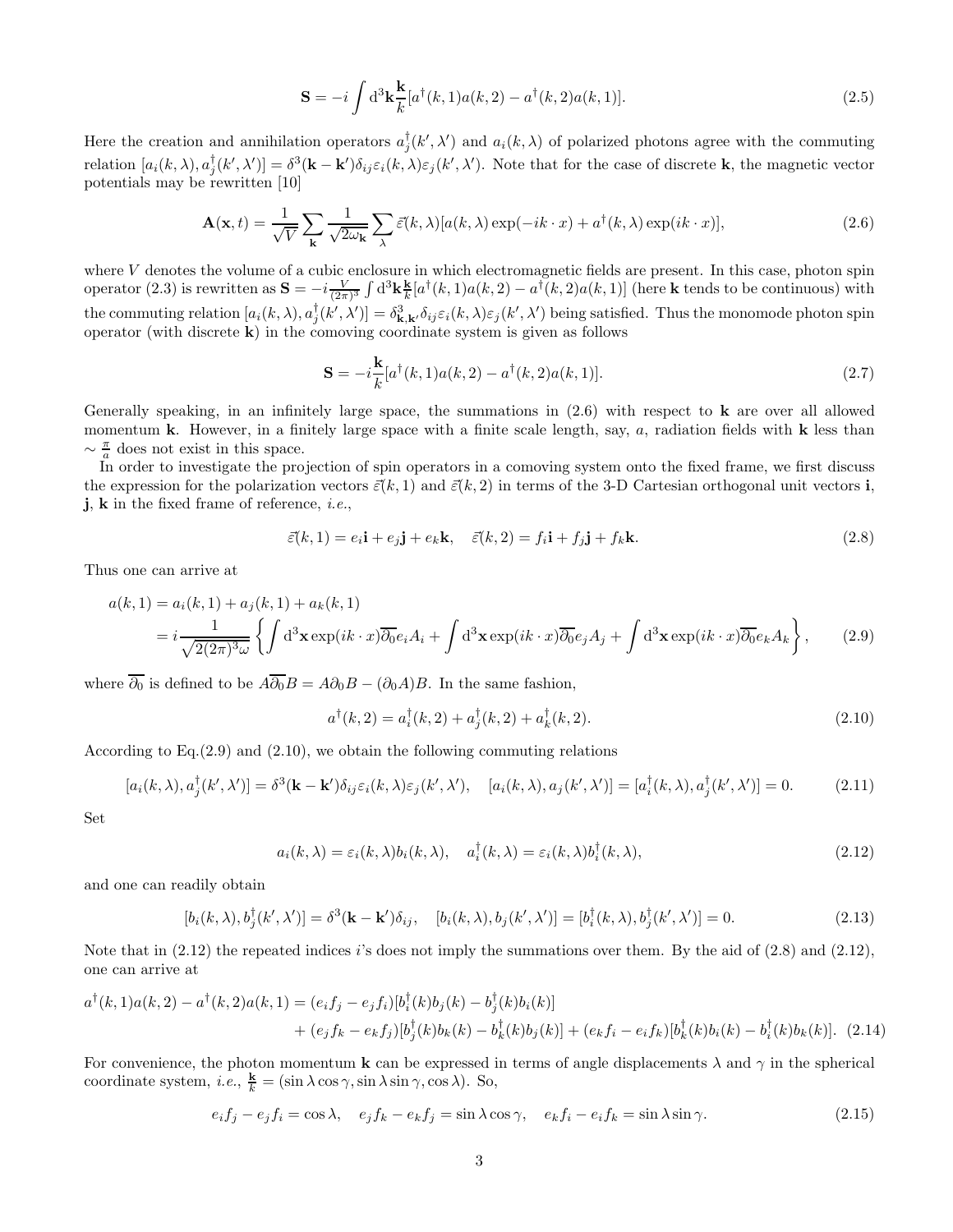The projection of photon spin  $S$  onto the photon momentum  $k$  is therefore written

$$
I = \frac{\mathbf{k}}{k} \cdot \mathbf{S} = -i[a^{\dagger}(k,1)a(k,2) - a^{\dagger}(k,2)a(k,1)] = -i\{\cos\lambda[b_i^{\dagger}(k)b_j(k) - b_j^{\dagger}(k)b_i(k)]
$$
  
+  $\sin\lambda\cos\gamma[b_j^{\dagger}(k)b_k(k) - b_k^{\dagger}(k)b_j(k)] + \sin\lambda\sin\gamma[b_k^{\dagger}(k)b_i(k) - b_i^{\dagger}(k)b_k(k)]\},$  (2.16)

which is referred to as the photon helicity. It follows from  $(2.16)$  that the spin operator in the comoving frame projected onto k is just equal to the projection of the following operator vector

$$
\mathbf{S}_{\text{fix}} = -i(b_j^{\dagger}(k)b_k(k) - b_k^{\dagger}(k)b_j(k), \quad b_k^{\dagger}(k)b_i(k) - b_i^{\dagger}(k)b_k(k), \quad b_i^{\dagger}(k)b_j(k) - b_j^{\dagger}(k)b_i(k)) \tag{2.17}
$$

onto k. It is thus concluded without any fear that the operator vectors  $S_{fix}$  can be considered the spin operator vectors in the fixed frame. Moreover, it is readily verified that  $S_{fix}$  agrees with the algebraic commuting relation of angular momentum operators, i.e.,

$$
\mathbf{S}_{\text{fix}} \times \mathbf{S}_{\text{fix}} = i\mathbf{S}_{\text{fix}},\tag{2.18}
$$

which confirms that  $S_{fix}$  in (2.17) is truly an expression for photon spin operator in the fixed frame of reference. Thus, with the help of

$$
[S_k, \frac{1}{\sqrt{2}}(b_i^{\dagger} \pm i b_j^{\dagger})] \equiv [-i(b_i^{\dagger} b_j - b_j^{\dagger} b_i), \frac{1}{\sqrt{2}}(b_i^{\dagger} \pm i b_j^{\dagger})] = \pm \frac{1}{\sqrt{2}}(b_i^{\dagger} \pm i b_j^{\dagger}), \tag{2.19}
$$

the eigenstates to the eigenvalue equations  $S_k|\pm, k\rangle = \pm |\pm, k\rangle$  of spin operator  $S_k \equiv -i(b_i^{\dagger}b_j - b_j^{\dagger}b_i)$  is obtained as follows

$$
|\pm, k\rangle = \frac{1}{\sqrt{2}} (b_i^{\dagger}(k) \pm i b_j^{\dagger}(k)) |0\rangle . \tag{2.20}
$$

It is worthwhile to point out that the photon helicity,  $\frac{\mathbf{k}}{k} \cdot \mathbf{S}$ , is a conserved operator, since it follows from (2.16) that the eigenvalue of  $\frac{k}{k} \cdot S$  does not vary with time t whether it is observed from comoving or fixed frames. This, therefore, means that the photon helicity  $\frac{\mathbf{k}}{k} \cdot \mathbf{S}$  can be thought of a Lewis-Riesenfeld invariant operator [4]. Here it is also implied that if the noncoplanarly curved optical fiber is wound smoothly on a large enough diameter, then the wave vector of a photon propagating inside the fiber is always along the tangent of fibre at each point at arbitrary time.

In accordance with the Lewis-Riesenfeld theory [4], the Lewis-Riesenfeld invariant,  $I(t) = \frac{\mathbf{k}}{k} \cdot \mathbf{S}$ , satisfies the following Liouville-Von Neumann equation

$$
\frac{\partial I(t)}{\partial t} + \frac{1}{i} [I(t), H_{\text{eff}}(t)] = 0.
$$
\n(2.21)

It follows from the above Liouville-Von Neumann equation that one can obtain the effective Hamiltonian  $H_{\text{eff}}(t)$  as follows

$$
H_{\text{eff}}(t) = \frac{\mathbf{k}(t) \times \dot{\mathbf{k}}(t)}{k^2} \cdot \mathbf{S}
$$
 (2.22)

with dot denoting the time derivative. Apparently, insertion of  $(2.22)$  into  $(2.21)$  yields an equation of motion of a photon

$$
\dot{\mathbf{k}} + \mathbf{k} \times (\frac{\mathbf{k} \times \dot{\mathbf{k}}}{k^2}) = 0,
$$
\n(2.23)

where  $\mathbf{k}\times(\frac{\mathbf{k}\times\mathbf{k}}{k^2})$  and  $\frac{\mathbf{k}\times\mathbf{k}}{k^2}$  may be considered the generalized Lorentz magnetic force (Coriolis force) and the generalized magnetic field strength [5], respectively. It is readily verified that Eq.(2.23) is an identity. Thus it is shown that the above mathematical treatment  $Eq.(2.21)$ -Eq.(2.23) for the propagation of photons inside a curved fibre is selfconsistent.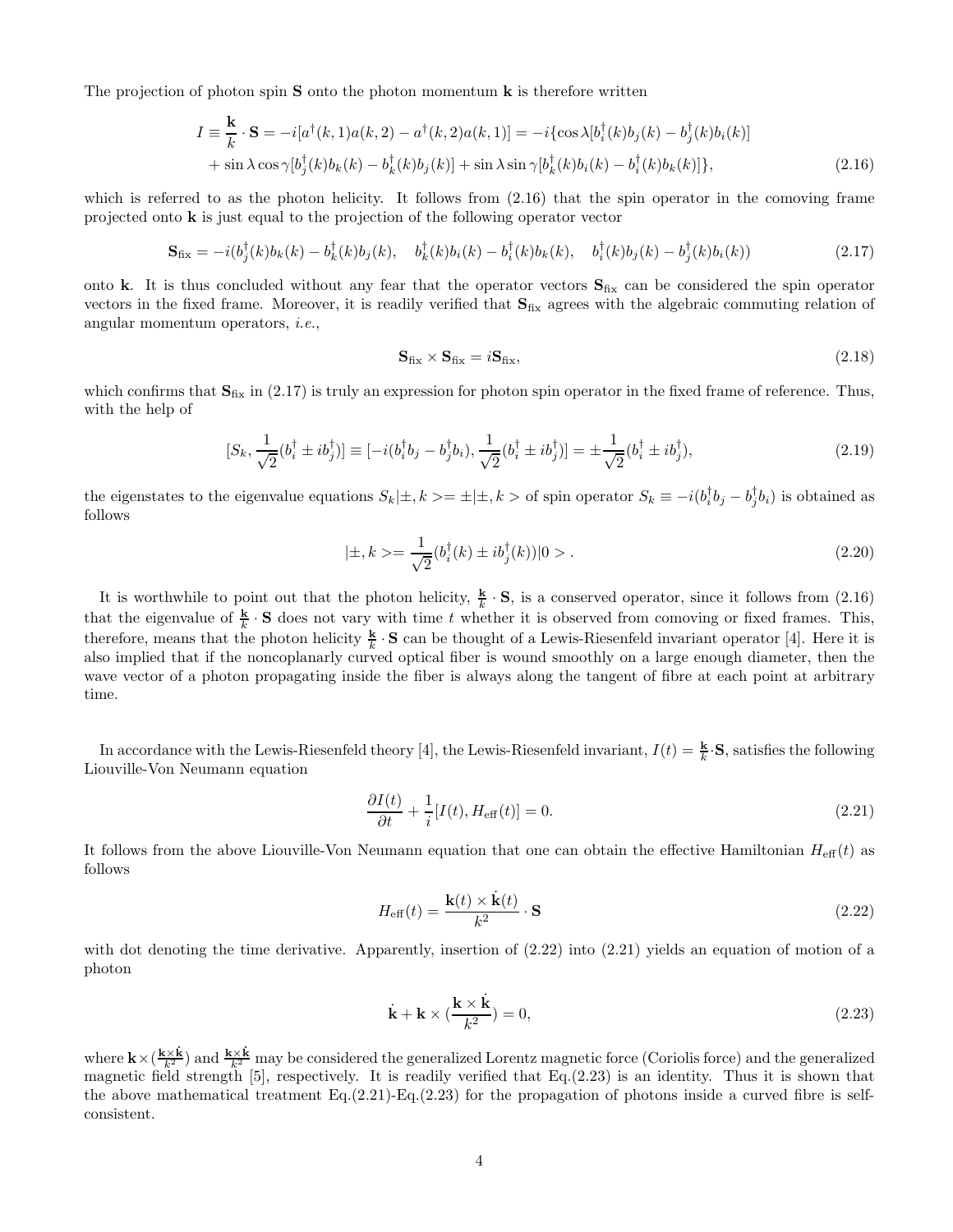In order to investigate the *non-cyclic non-adiabatic* geometric phases, we should first exactly solve the following time-dependent Schrödinger equation

$$
i\frac{\partial |\sigma, \mathbf{k}(t)\rangle}{\partial t} = \frac{\mathbf{k}(t) \times \dot{\mathbf{k}}(t)}{k^2} \cdot \mathbf{S} |\sigma, \mathbf{k}(t)\rangle, \qquad (2.24)
$$

which governs the time evolution of photon fields propagating inside the noncoplanarly curved optical fibre [1,8], where  $\sigma$  represents the helicity eigenvalue, *i.e.*, the eigenvalue of the invariant  $I(t) \equiv \frac{k}{k}$  $\frac{\mathbf{k}}{k} \cdot \mathbf{S}$ .

Note that neither the Hamiltonian nor the consequent time-evolution equation similar to (2.24) existed in the Chiao and Wu's original work [6]. Instead, there was the following eigenvalue equation

$$
\frac{\mathbf{k}}{k} \cdot \mathbf{S} \left| \sigma, \mathbf{k}(t) \right\rangle = \sigma \left| \sigma, \mathbf{k}(t) \right\rangle. \tag{2.25}
$$

The connections and differences between (2.24) and (2.25) were seen in references [1,2]. By making use of Berry's cyclic adiabatic geometric phase formula [3] and Eq.(2.25), Chiao and Wu predicted successfully the existence of photon Berry's phases in the fibre  $[6]$ . In our previous work  $[1,2]$ , we studied Eq. $(2.24)$  (which governs the second-quantized time-dependent spin model) by using the invariant theory and then treated the *non-cyclic non-adiabatic* geometric phases of photons in the curved fibre. Moreover, by considering the non-normal-order spin operators (and hence the effective Hamiltonian), we calculate the quantum-vacuum geometric phases of photon fields, which may be a new vacuum effects. It is believed that this geometric phase at quantum-vacuum level is essentially significant not only experimentally but also theoretically, which will be illustrated in the Concluding Remarks.

By complicated lengthy calculations, the solution to the time-dependent Schrödinger equation  $(2.24)$  is obtained as follows [1]

$$
|\mathbf{k}(t)\rangle = \sum_{\sigma} C_{\sigma} \exp[\frac{1}{i} \phi_{\sigma}^{(\text{g})}(t)] V(t) | \sigma, k \rangle , \qquad (2.26)
$$

where  $|\sigma, k\rangle \equiv |\sigma, \mathbf{k}(t=0)\rangle$  is the initial photon polarized state, and the time-independent coefficients  $C_{\sigma}$  $\langle \sigma, t \rangle = 0 | \sigma, \mathbf{k}(t=0) \rangle$  and  $V(t) = \exp[\beta(t)S_+ - \beta^*(t)S_-]$  with the time-dependent parameters  $\beta(t) =$  $-\frac{\lambda(t)}{2}$  $\frac{f(t)}{2} \exp[-i\gamma(t)], \quad \beta^*(t) = -\frac{\lambda(t)}{2}$  $\frac{v(t)}{2}$  exp[i $\gamma(t)$ ]. The geometric phase of photons whose initial helicity eigenvalue is  $\sigma$  can be expressed by

$$
\phi_{\sigma}^{(g)}(t) = \left\{ \int_0^t \dot{\gamma}(t') [1 - \cos \lambda(t')] dt' \right\} \langle \sigma, k | S_3 | \sigma, k \rangle.
$$
 (2.27)

In the adiabatic process where both the precessional frequency  $\gamma$  (expressed by  $\Omega$ ) and  $\lambda$  (k deviating from the third axis in the fixed frame by an angle  $\lambda$ ) can be regarded as constants, the adiabatic geometric phase (*i.e.*, Berry's topological phase) in a cycle  $(T = \frac{2\pi}{\Omega})$  in the momentum **k** space is written

$$
\phi_{\sigma}^{(g)}(T) = 2\pi (1 - \cos \lambda) \langle \sigma, k | S_3 | \sigma, k \rangle, \qquad (2.28)
$$

where  $2\pi(1-\cos\lambda)$  is equal to a solid angle subtended at the origin of momentum k space. This fact thus means that the geometric phase (2.27) or (2.28) carries information on the global and topological properties of time evolution of quantum systems. Geometric phases is hence of physical interest in a wide variety of fields. It should be emphasized that here the quantum-vacuum geometric phase may also be involved in  $\langle \sigma, k | S_3 | \sigma, k \rangle$  if the third component  $S_3$  of photon spin operator S is of a non-normal-order form, which will be taken into account in the next section.

Here we omit the derivation of solving Eq.(2.24) and only quote the results. For the detailed derivation procedure the reader is directed to the reference [1].

## III. FURTHER DISCUSSING QUANTUM-VACUUM GEOMETRIC PHASES OF PHOTONS IN THE CURVED FIBRE

In this section we will further discuss the quantum-fluctuation contributions to geometric phases of photons moving inside a sufficiently perfect optical fibre. In the previous section, I deal only with the normal-order photon spin operators (2.3), which does not involve the vacuum zero-point electromagnetic fluctuation fields. So, the previous mathematical treatment cannot predict the existence of quantum-vacuum geometric phases of photons in the curved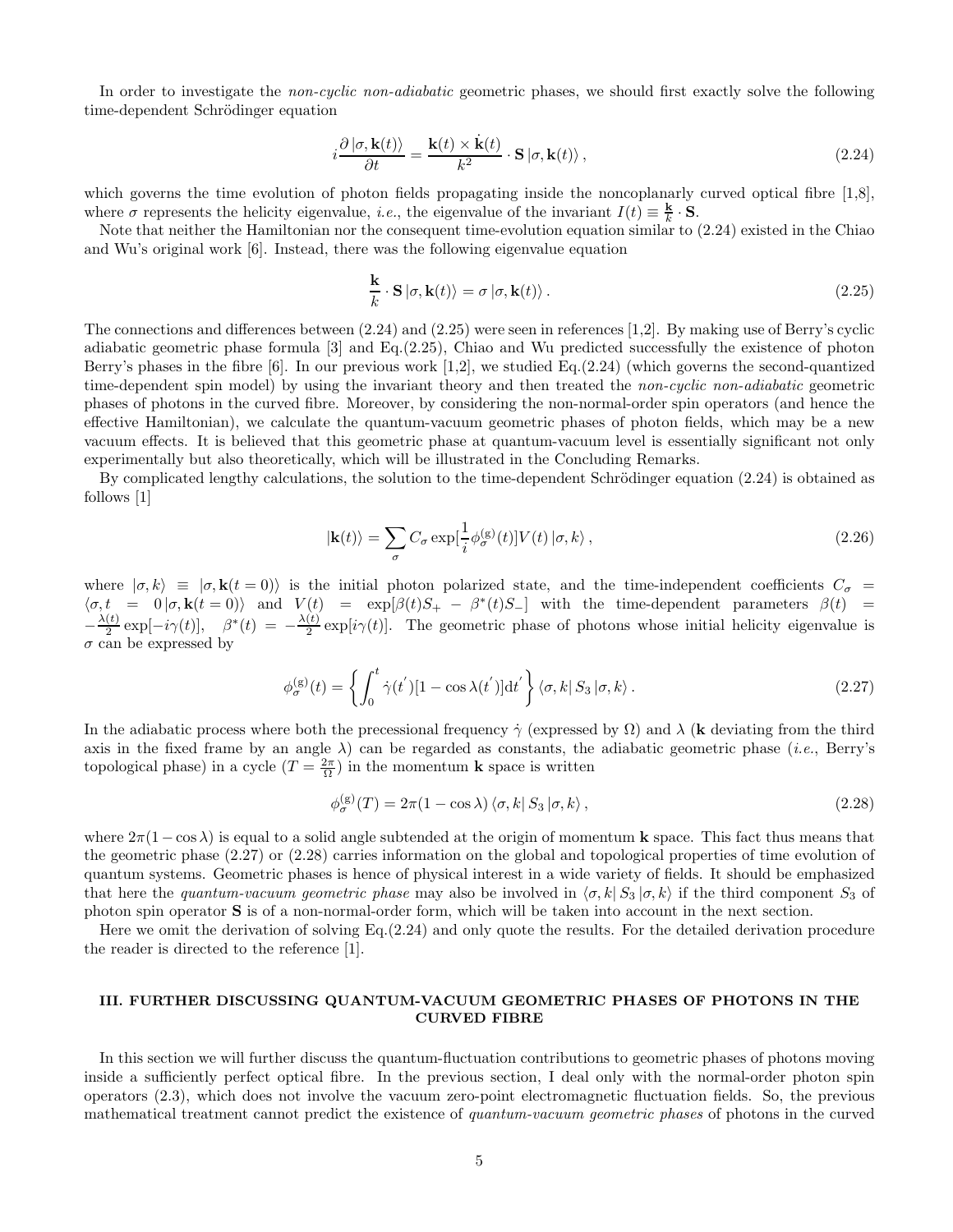fibre. In order to treat the so-called *quantum-vacuum geometric phases*, we should study the non-normal-order spin operators, where the zero-point electromagnetic fields is involved in the effective Hamiltonian (2.22) (and hence in the time-evolution equation (2.24)).

Readers may be referred to the references [6,7,11–19] for the early investigations of adiabatic cyclic geometric phases (Berry's topological phases) of photons inside a curved fibre. Historically, the similar work has also been seen in a remarkable paper published in 1941 in which Vladimirskii had treated this global topological phase problem in an extension of an earlier paper published in 1938 by Rytov [19]. In all these researches, authors treated the photon geometric phases in the coiled optical fibre by making use of the Maxwell's electrodynamics, differential geometry method as well as Berry's adiabatic quantum theory. However, by constructing a second-quantized effective Hamiltonian, we considered the non-cyclic non-adiabatic (rather than cyclic adiabatic) geometric phases of photons inside a noncoplanarly curved fibre [1,2,8] based on the Lewis-Riesenfeld invariant theory [4] and the invariant-related unitary transformation formulation [20]. In the paper [1], we exactly solved some time-dependent quantum models by using the invariant theory and then studied in detail the time-evolution operator of photon wavefunction in the curved fibre (here the wavefunction time-evolution operator is an exact solution to the time-dependent Schrödinger equation, rather than that associated with the chronological product). In the paper [2], we investigated both non-adiabatic geometric phases and helicity reversals (as well as some related topics) of photons propagating inside the coiled fibre and briefly considered the potential applications of photon helicity inversion to the communication and information science. In this published work [2], we also suggested the quantum-vacuum geometric phases of photons in the fibre<sup>2</sup>, which is a physically interesting concept and might perhaps focus attention of researchers in various fields, where the quantum systems are of second quantization.

Substituting the Fourier expansion series (2.6) of  $A(x,t)$  into the expression (2.1) for photon spin operator, one can obtain the non-normal-order photon  $S$  [1], *i.e.*,

$$
\mathbf{S} = \frac{i}{2} \frac{\mathbf{k}}{k} [a(k,1)a^{\dagger}(k,2) - a^{\dagger}(k,1)a(k,2) - a(k,2)a^{\dagger}(k,1) + a^{\dagger}(k,2)a(k,1)].
$$
\n(3.1)

In what follows we define the creation and annihilation operators,  $a_R^{\dagger}(k)$ ,  $a_L^{\dagger}(k)$ ,  $a_R(k)$ ,  $a_L(k)$ , of right- and lefthanded circularly polarized light [9]

$$
a_R^{\dagger}(k) = \frac{1}{\sqrt{2}} [a^{\dagger}(k,1) + i a^{\dagger}(k,2)], \quad a_R(k) = \frac{1}{\sqrt{2}} [a(k,1) - i a(k,2)],
$$
  

$$
a_L^{\dagger}(k) = \frac{1}{\sqrt{2}} [a^{\dagger}(k,1) - i a^{\dagger}(k,2)], \quad a_L(k) = \frac{1}{\sqrt{2}} [a(k,1) + i a(k,2)].
$$
 (3.2)

It follows that

$$
a^{\dagger}(k,1) = \frac{1}{\sqrt{2}} [a_R^{\dagger}(k) + a_L^{\dagger}(k)], \quad a(k,1) = \frac{1}{\sqrt{2}} [a_R(k) + a_L(k)],
$$
  

$$
a^{\dagger}(k,2) = \frac{1}{\sqrt{2}i} [a_R^{\dagger}(k) - a_L^{\dagger}(k)], \quad a(k,2) = -\frac{1}{\sqrt{2}i} [a_R(k) - a_L(k)].
$$
 (3.3)

So, the monomode-photon spin operator (3.1) can be rewritten

<sup>&</sup>lt;sup>2</sup>As far as we are concerned, the photon propagation problem can be ascribed to a time-dependent second-quantized spin model, where the effective (phenomenological) Hamiltonian (e.g., the expression  $(2.22)$ ) is of a second-quantized form. Whereas in the previous researches [6,7,11–19], this problem was treated often by using classical Maxwell's Equations and first-quantized Schrödinger equation (and Berry's adiabatic geometric phase formula as well [3]). Although these investigations can be said to be somewhat outstandingly successful in both predicting and studying adiabatic geometric phases of photons in the fibre, here I still want to emphasize two points: for one thing, only by using the second-quantization formulation can we investigate the photon geometric phases at quantum level; for another, only when we consider the non-normal-product second-quantized Hamiltonian can it enable us to predict the existence of geometric phases at quantum-vacuum level. Tomita and Chiao may also agree to the above first point. They held the arguments [18] that although the geometric phases in the curved fibre can also be obtained by means of classical Maxwell's electrodynamics, they preferred to think of this phenomenon as originating at the quantum level, but surviving the correspondence-principle limit into the classical level. However, this point is not the main subject in the present paper, which will be further discussed elsewhere. Here, instead, we concentrate only on the second point, i.e., the geometric phases at quantum-vacuum level resulting from the zero-point radiation fields of vacuum, which has not been investigated in previous researches.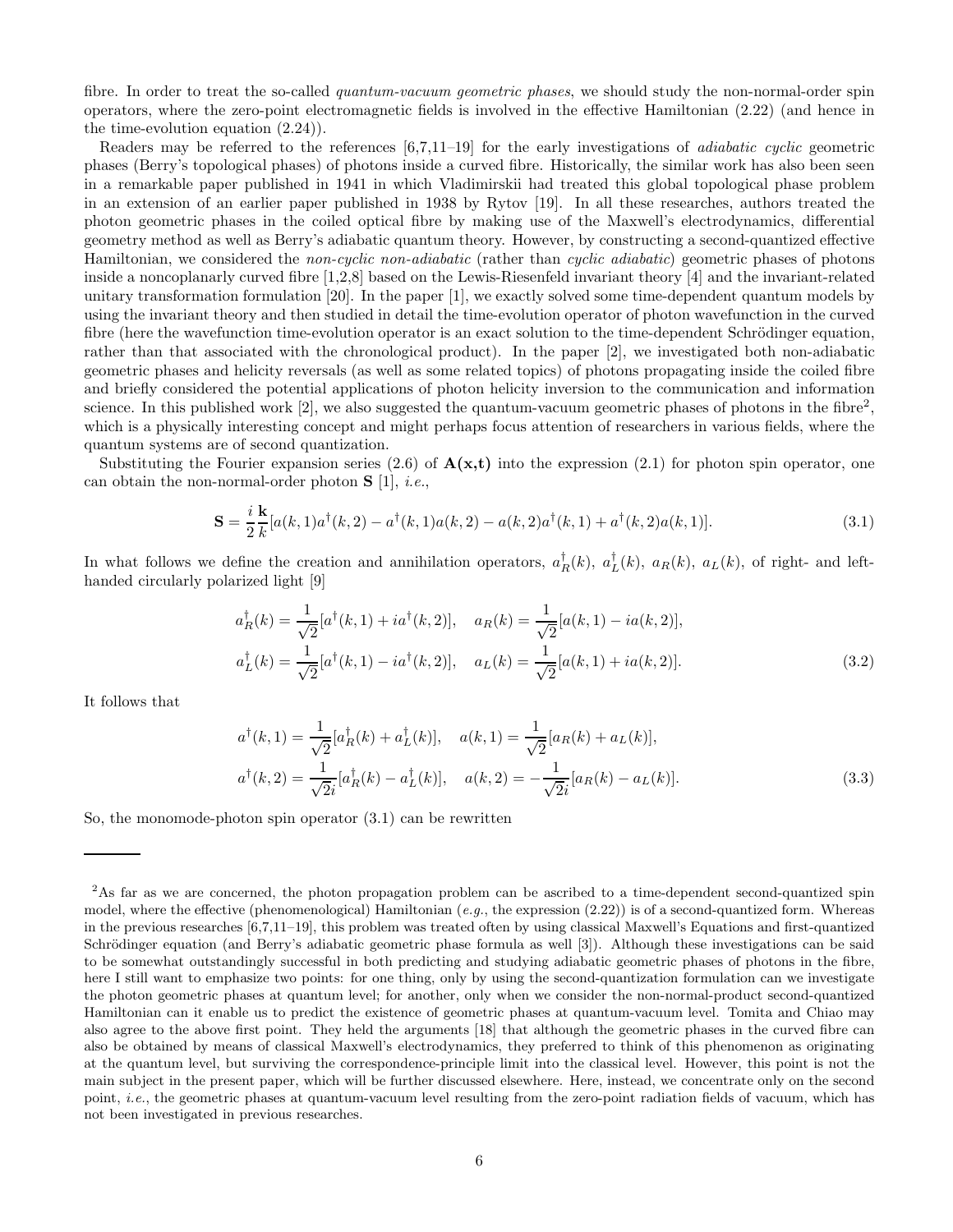$$
\mathbf{S} = \frac{1}{2} \frac{\mathbf{k}}{k} \left\{ \left[ a_R(k) a_R^{\dagger}(k) + a_R^{\dagger}(k) a_R(k) \right] - \left[ a_L(k) a_L^{\dagger}(k) + a_L^{\dagger}(k) a_L(k) \right] \right\}.
$$
 (3.4)

Thus, according to the definition of photon helicity  $I(t) \equiv \frac{\mathbf{k}}{k} \cdot \mathbf{S}$ ,  $I(t)$  is given by

$$
I(t) = \frac{1}{2} \left\{ [a_R(k)a_R^{\dagger}(k) + a_R^{\dagger}(k)a_R(k)] - [a_L(k)a_L^{\dagger}(k) + a_L^{\dagger}(k)a_L(k)] \right\}.
$$
 (3.5)

Hence we can construct the left- and right- handed photon states as follows

$$
|\sigma = -1, k\rangle = a_L^{\dagger}(k)|0\rangle, \quad |\sigma = +1, k\rangle = a_R^{\dagger}(k)|0\rangle,
$$
\n(3.6)

where the two helicity eigenvalue equations are satisfied

$$
I(t)|\sigma = -1, k\rangle = -|\sigma = -1, k\rangle, \quad I(t)|\sigma = +1, k\rangle = +|\sigma = +1, k\rangle.
$$
\n(3.7)

Note that the above discussion is performed in the comoving frame of reference. In what follows, we consider the spin operator in a fixed frame. In accordance with the invariant-related unitary transformation formulation [8,1], the time-dependent invariant  $I(t)$  can be transformed into a time-independent operator

$$
I_V \equiv V(t)I(t)V(t) = S_3,
$$
\n(3.8)

where  $V(t) = \exp[\beta(t)S_+ - \beta^*(t)S_-]$  with  $\beta(t) = -\frac{\lambda(t)}{2}$  $\frac{(t)}{2} \exp[-i\gamma(t)], \quad \beta^*(t) = -\frac{\lambda(t)}{2}$  $rac{v}{2}$  exp[i $\gamma(t)$ ]. Here  $\lambda(t)$  and  $\gamma(t)$  are angle displacements in the spherical coordinate system and are so defined  $\frac{k(t)}{k}$  =  $(\sin \lambda(t) \cos \gamma(t), \sin \lambda(t) \sin \gamma(t), \cos \lambda(t))$  as mentioned in Sec. II. Since  $V(t = 0) = 1$ , we obtain  $\lambda(t = 0) = 0$ and hence  $k_3 = k$  and  $k_1 = k_2 = 0$ . Thus in the Schrödinger picture, in which the (initial) photon momentum  $k_3 = k$ and  $k_1 = k_2 = 0$ , the third component of photons spin operator is therefore of the form

$$
S_3 = \frac{1}{2} \left\{ [a_R(k)a_R^{\dagger}(k) + a_R^{\dagger}(k)a_R(k)] - [a_L(k)a_L^{\dagger}(k) + a_L^{\dagger}(k)a_L(k)] \right\}.
$$
 (3.9)

It can be found from (2.22) and (3.9) that the time-dependent zero-point energy exists in the effective Hamiltonian, which will result in the quantum-vacuum geometric phases. These aspects are illustrated in the application of (3.9) to the LRH geometric phase formulae which follow. It should be noted that here  $a_R(k)$ ,  $a_R^{\dagger}(k)$ ,  $a_L$  and  $a_L^{\dagger}(k)$  are regarded as the time-independent operators<sup>3</sup>.

The monomode multi-photon states of left- and right- handed (LRH) circularly polarized light (at  $t = 0$ ) can be defined

$$
|\sigma = -1, k, n_L\rangle = \frac{[a_L^{\dagger}(k)]^n}{\sqrt{n!}} |0_L\rangle, \quad |\sigma = +1, k, n_R\rangle = \frac{[a_R^{\dagger}(k)]^n}{\sqrt{n!}} |0_R\rangle
$$
\n(3.10)

with  $n<sub>L</sub>$  and  $n<sub>R</sub>$  being the LRH polarized photon occupation numbers, respectively. In the following we calculate the geometric phases of multi-photon states

$$
|\sigma = +1, k, n_R; \sigma = -1, k, n_L\rangle \equiv |\sigma = +1, k, n_R\rangle \otimes |\sigma = -1, k, n_L\rangle \tag{3.11}
$$

in the fibre. Substitution of  $(3.11)$  into  $(2.27)$  yields

<sup>3</sup> Since in Sec. II we have discussed the photon spin operators projected onto the fixed frame of reference, it follows from (3.1) that the time-independent (i.e., in the fixed frame or Schrödinger picture) third component of spin  $S_3$  is written as  $S_3 = \frac{i}{2} [b_1(k)b_2^{\dagger}(k) - b_1^{\dagger}(k)b_2(k) - b_2(k)b_1^{\dagger}(k) + b_2^{\dagger}(k)b_1(k)]$  (non-normal-order). So, the *time-independent* creation and annihilation operators of right- and left- handed circularly polarized light are respectively defined to be  $a_R^{\dagger}(k) = \frac{1}{\sqrt{2}}[b_1^{\dagger}(k) + ib_2^{\dagger}(k)]$ ,  $a_R(k) =$  $\frac{1}{\sqrt{2}}[b_1(k) - ib_2(k)]$  and  $a_L^{\dagger}(k) = \frac{1}{\sqrt{2}}[b_1^{\dagger}(k) - ib_2^{\dagger}(k)]$ ,  $a_L(k) = \frac{1}{\sqrt{2}}[b_1(k) + ib_2(k)]$ . The monomode-photon states corresponding to helicity eigenvalues  $\sigma = \pm 1$  are therefore constructed in terms of  $b_1^{\dagger}(k)$ ,  $b_2^{\dagger}(k)$ ,  $b_1(k)$ ,  $b_2(k)$  and vacuum state  $|0\rangle$  as follows:  $|\sigma = \pm 1, k\rangle = \frac{1}{\sqrt{2}} [b_1^{\dagger} \pm i b_2^{\dagger}] |0\rangle$ . Actually, according to the analysis in Sec. II, the definition of left- and right- handed polarized photon states in (3.6) should be replaced with the above-defined  $|\sigma = \pm 1, k\rangle = \frac{1}{\sqrt{2}} [b_1^{\dagger} \pm ib_2^{\dagger}] |0\rangle$ . But, for convenience, here we do not make a difference between them, since under the initial condition  $k_3 = k$ ,  $k_1 = k_2 = 0$ , these two definitions of monomode-photon polarized states corresponding to helicity eigenvalues  $\sigma = \pm 1$  are consistent with each other.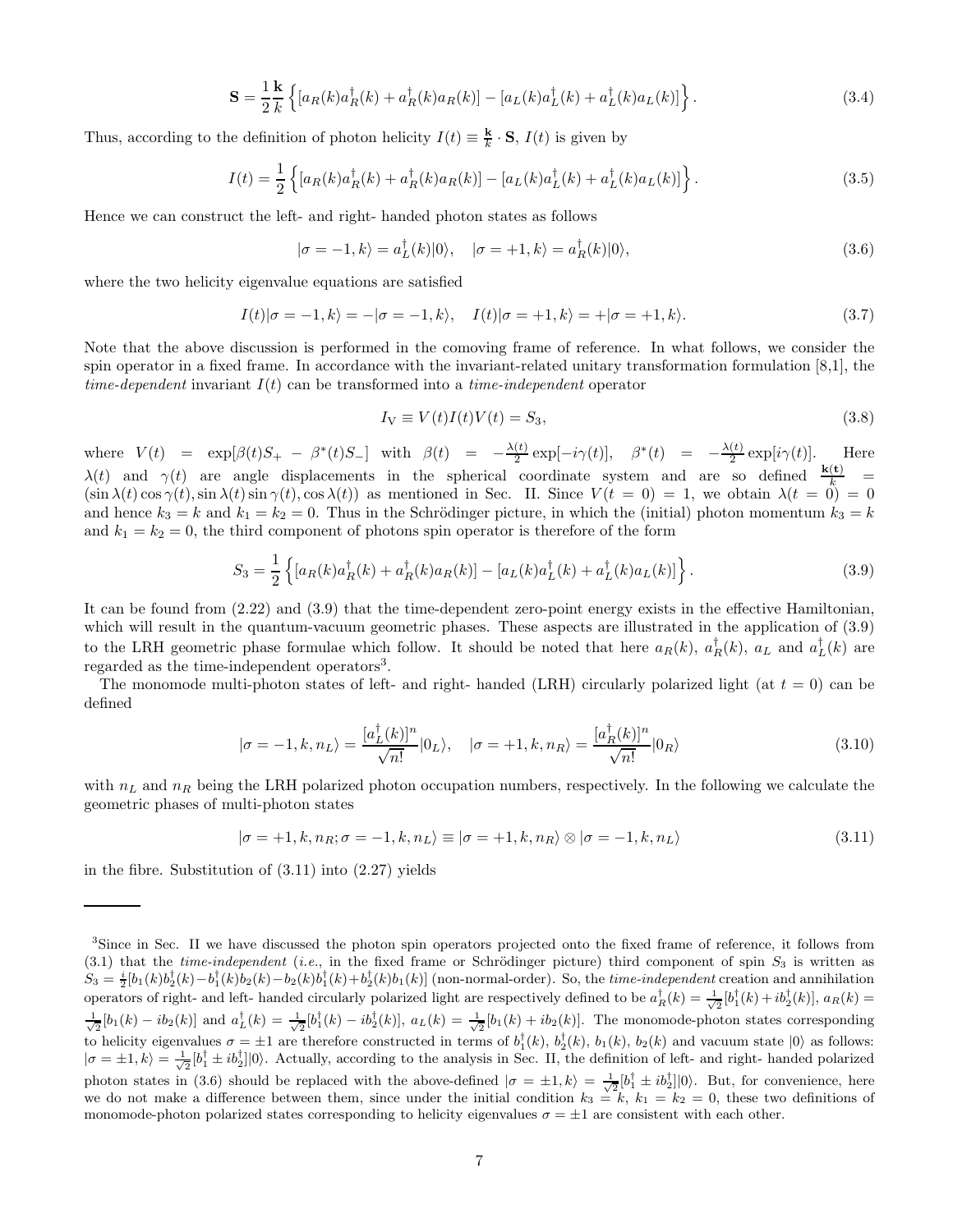$$
\phi^{(g)}(t) = \left\{ \int_0^t \dot{\gamma}(t') \left[1 - \cos \lambda(t')\right] dt' \right\} \langle \sigma = +1, k, n_R; \sigma = -1, k, n_L | S_3 | \sigma = +1, k, n_R; \sigma = -1, k, n_L \rangle. \tag{3.12}
$$

and the final result is given

$$
\phi^{(g)}(t) = (n_R - n_L) \left\{ \int_0^t \dot{\gamma}(t') [1 - \cos \lambda(t')] dt' \right\},\tag{3.13}
$$

which is independent of k but dependent instead on the geometric nature of the pathway (expressed in terms of  $\lambda$ and  $\gamma$ ) along which the light wave propagates. This fact indicates that geometric phases possesses the topological and global properties of time evolution of quantum systems. It is worth notifying that the phases (3.13) associated with the photonic occupation numbers  $n_R$  and  $n_L$  are quantal in character [8]. Gao has shown why  $\phi^{(g)}(t)$  =  $(n_R - n_L)\left\{\int_0^t \dot{\gamma}(t') [1 - \cos \lambda(t')] dt'\right\}$  is referred to as the quantal geometric phases [8] by taking into account the uncertainty relation between the operators  $\frac{1}{2} [a_{R(L)}^{\dagger}(k) + a_{R(L)}(k)]$  and  $\frac{i}{2} [a_{R(L)}^{\dagger}(k) - a_{R(L)}(k)]$ . Although the phases  $\phi^{(g)}(t)$  in (3.13) are quantal geometric phases of photons, they do not belong to the geometric phases at quantumvacuum level which arise, however, from the zero-point electromagnetic energy of vacuum quantum fluctuation.

It should be noted that the cyclic adiabatic cases of  $(3.13)$  (or  $n_R\left\{\int_0^t \dot{\gamma}(t')\left[1-\cos\lambda(t')\right]dt'\right\}$  and  $-n_L\{\int_0^t \dot{\gamma}(t)\left[1-\cos \lambda(t')\right]dt'\}$  alone) have been measured experimentally by Tomita and Chiao et al. [7,11–13].

According to the expression  $(3.9)$  for  $\mathbf{S}_3$ , both the geometric phases of left- and right- handed circularly polarized photon states, i.e.,  $|\sigma = -1, k, n_L\rangle$  and  $|\sigma = +1, k, n_R\rangle$ , are respectively of the form

$$
\phi_L^{(g)}(t) = -(n_L + \frac{1}{2}) \left\{ \int_0^t \dot{\gamma}(t') [1 - \cos \lambda(t')] dt' \right\}, \quad \phi_R^{(g)}(t) = +(n_R + \frac{1}{2}) \left\{ \int_0^t \dot{\gamma}(t') [1 - \cos \lambda(t')] dt' \right\}. \tag{3.14}
$$

It follows that the time-dependent zero-point energy possesses physical meanings and therefore contributes to geometric phases of photon fields. Thus the non-cyclic non-adiabatic geometric phases of left- and right- handed polarized states at quantum-vacuum level are given

$$
\phi_{\sigma=\pm 1}^{(\text{vacuum})}(t) = \pm \frac{1}{2} \left\{ \int_0^t \dot{\gamma}(t') [1 - \cos \lambda(t')] dt' \right\}.
$$
\n(3.15)

Note that the geometric phases expressed in (3.15) possess quantal belongings and, moreover, has no classical counterpart (or correspondence), namely, it cannot survive the correspondence-principle limit into the classical level.

Compared (3.13) with (3.15), it is easily seen that geometric phases (3.13) arises from the real photons (having close relation to the occupation numbers of left- and right- handed polarized photons), while the quantum-vacuum phases (3.15) results from the vacuum electromagnetic fluctuation (virtual photons). This quantum-vacuum nature in the latter case makes  $\phi_{\sigma=\pm 1}^{(\text{vacuum})}(t)$  more physically interesting and therefore the experimental observation for  $\phi_{\sigma=\pm 1}^{(\text{vacuum})}(t)$ deserves consideration.

However, it should be pointed out that, unfortunately, even at the quantum level, this observable quantum-vacuum geometric phases  $\phi_{\sigma=\pm 1}^{(\text{vacuum})}(t)$  is absent in the fibre experiment, since it follows from (3.14) and (3.15) that the signs of quantal geometric phases of left- and right-handed circularly polarized photons are just opposite to one another, and so that their quantum-vacuum geometric phases are counteracted by each other. Hence the observed geometric phases are only those expressed by (3.13), of which whose adiabatic case has been measured in the optical fibre experiment performed by Tomita and Chiao et al. [7,11–13].

It is of important significance to investigate the structures and properties of vacuum in field theory, which has attracted considerable attention of many investigators, as evidenced by a considerable amount of literature. Vacuum possesses many effects, such as Casimir's effect [21] reflecting the zero-point energy of vacuum, vacuum polarization leading to Lamb's shift (hyperfine structure of Hydrogen atomic spectra) [22], atomic spontaneous radiation due to the interaction between the excited atom and the zero-point electromagnetic field, and the anomalous magnetic moment of electron as well. Vacuum, as the ground states of quantum fields, has universal properties of symmetry. Increasing evidences such as the facts that Nambu and Goldstone discovered the vacuum spontaneously symmetrical breaking [23] of field theory in 1960's, and Polyakov et al. found the topological structures of vacuum [24] in 1970's, have demonstrated that vacuum possesses abundant properties and deserve detailed investigations. Field theory ever encounters problems such as divergent zero-point energies of quantized electromagnetic fields and infinite electric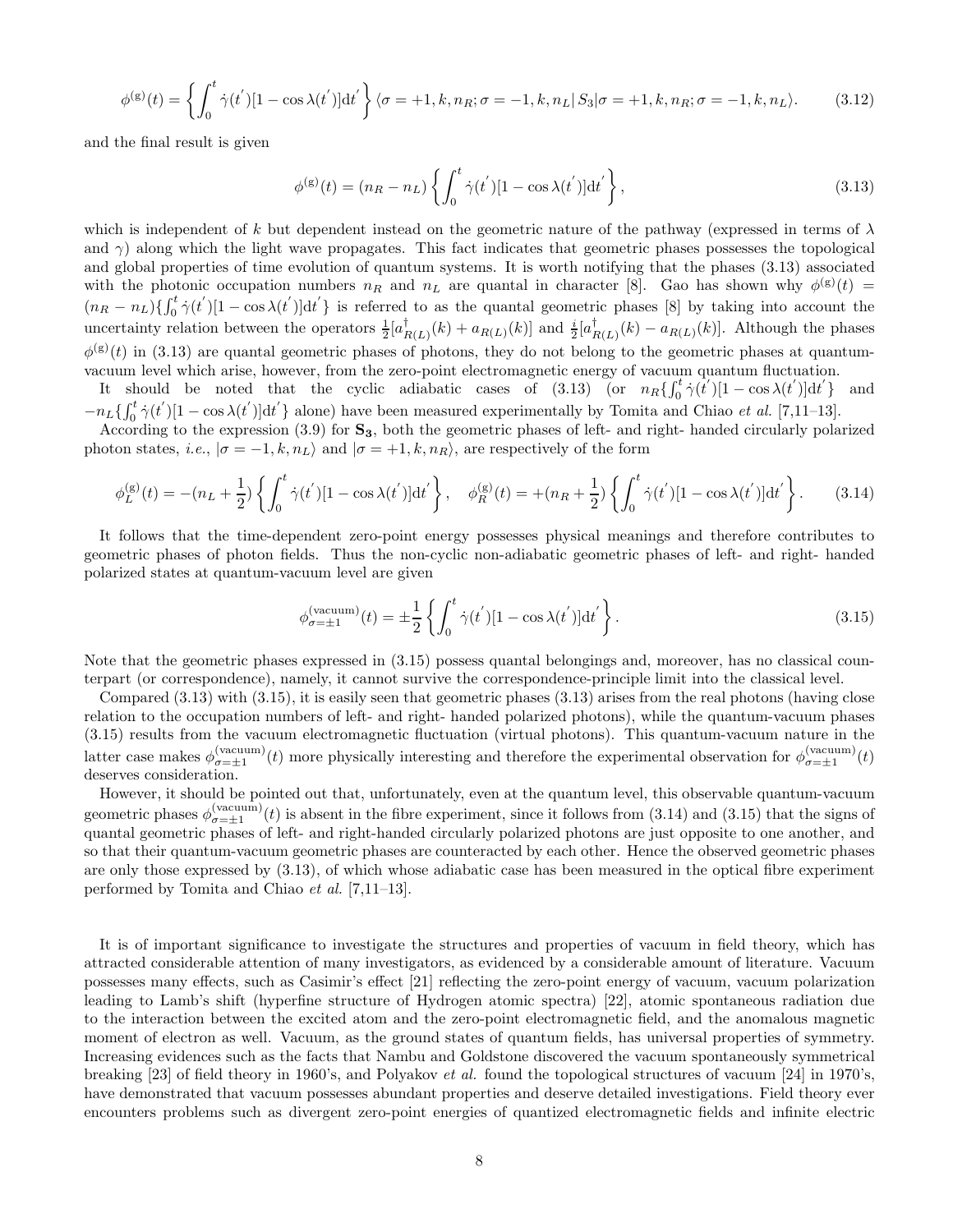charge density arising from the presence of electrons of negative energies. These problems can be solved by taking the normal order for the field operators, which is consistent with Lorentz covariance. The background charges and zeropoint energies is thus removed, which makes the vacuum expectation values of both charge density and Hamiltonian vanish (namely, the infinite constant is harmless and easily removed by measuring all energies relative to the vacuum state). In such systems of field theory, of which whose Hamiltonian is *time-independent*, the same amount of zeropoint energy is eliminated at different time, which is equivalent to re-defining the background energies. Hence, in these cases the normal-product procedure is both reliable and practical. However, whether the normal product is valid or not should still be taken into consideration for systems with time-dependent Hamiltonians. Since the timedependent system is no longer Lorentz-invariant, evidences for the validity of normal product are insufficient so far. In other words, if the normal product is applied to the time-dependent systems of quantum field theory, and thus the vacuum background is so re-defined by removing different zero-point energies at different time, then some observable vacuum effects (e.g., Berry's phase) may be cancelled theoretically and the validity of this formalism therefore deserves incredulity. In view of the above remarks, it is emphasized that investigations of vacuum states of time-dependent systems may become particularly important. So, we think the test of the above quantum-vacuum geometric phases is now of imperative necessity.

Additionally, why do we say the geometric phase (3.15) has physical meanings? The reasons are as follows: for the first, it is a time-dependent phase. It is well known that only the time-dependent phase factor in quantum mechanical wavefunction has physical meanings. In other words, the time-independent or constant phase factor lacks physical meanings; for the second, this phase (3.15) is caused by the zero-point fluctuation fields of vacuum. So, it receives our much attention.

Unfortunately, since the zero-point LRH polarized electromagnetic fields are present often accompanied by each other in the isotropic-media curved fibre, as a matter of fact the quantum-vacuum geometric phases (3.15) cannot be detected easily in the previous fiber experiments  $[7,11-13]^4$ . Although their total effects is vanishing  $(i.e., \phi_L^{(vacuum)}(t) +$  $\phi_R^{(vacuum)}(t) = 0$ , the quantum-vacuum geometric phase of left- or right- handed circularly polarized photon state still truly exists (but just be cancelled by each other). The problem now we encounter is: how can we extract experimentally one of the non-vanishing quantum-vacuum geometric phases from the vanishing  $\phi_L^{(\text{vacuum})}(t) + \phi_R^{(\text{vacuum})}(t)$ ?

We think this may prove to the physicists that the resolution of this problem is truly imperative necessary. The relevant discussions and remarks are presented in the Appendix to this paper.

### IV. CONCLUDING REMARKS

In this paper, we deal with the projection problem of spin operator of photon fields in the comoving coordinate systems onto the fixed frame of reference, and discuss further the quantum-vacuum geometric phases in the optical fibre. It is shown that the non-normal order of photon spin operators yields observable effects (e.g., quantum-vacuum geometric phases) arising from zero-point vacuum energies. These two vacuum geometric phases are exactly equal but different only by a minus sign. This, therefore, implies that the total LRH quantum-vacuum geometric phases become exactly zero. So, the only retained geometric phases are those in (3.13), which result from the occupation numbers of LRH photons in polarized states.

The physical significance of quantum-vacuum geometric phases of photon fields in the curved fiber may be given as follows:

(i) the photon geometric phases at quantum-vacuum level originates from the zero-point electromagnetic fluctuations. Since geometric phases indicates topological and global properties of quantum systems in time-evolution processes, the quantum-vacuum geometric phases of photons in the helically wound fibre may contain the information

<sup>&</sup>lt;sup>4</sup>It follows from (3.9) that the vanishing total LRH quantum-vacuum geometric phases  $\phi_L^{(vacuum)}(t) + \phi_R^{(vacuum)}(t)$  is related close to the fact that the total angular momentum of zero-point electromagnetic fields is vanishing. Actually, the two problems have quite a lot in common. From the physical point of view, the total spin of LRH radiation fields of vacuum vanishes, so does the total LRH quantum-vacuum geometric phases.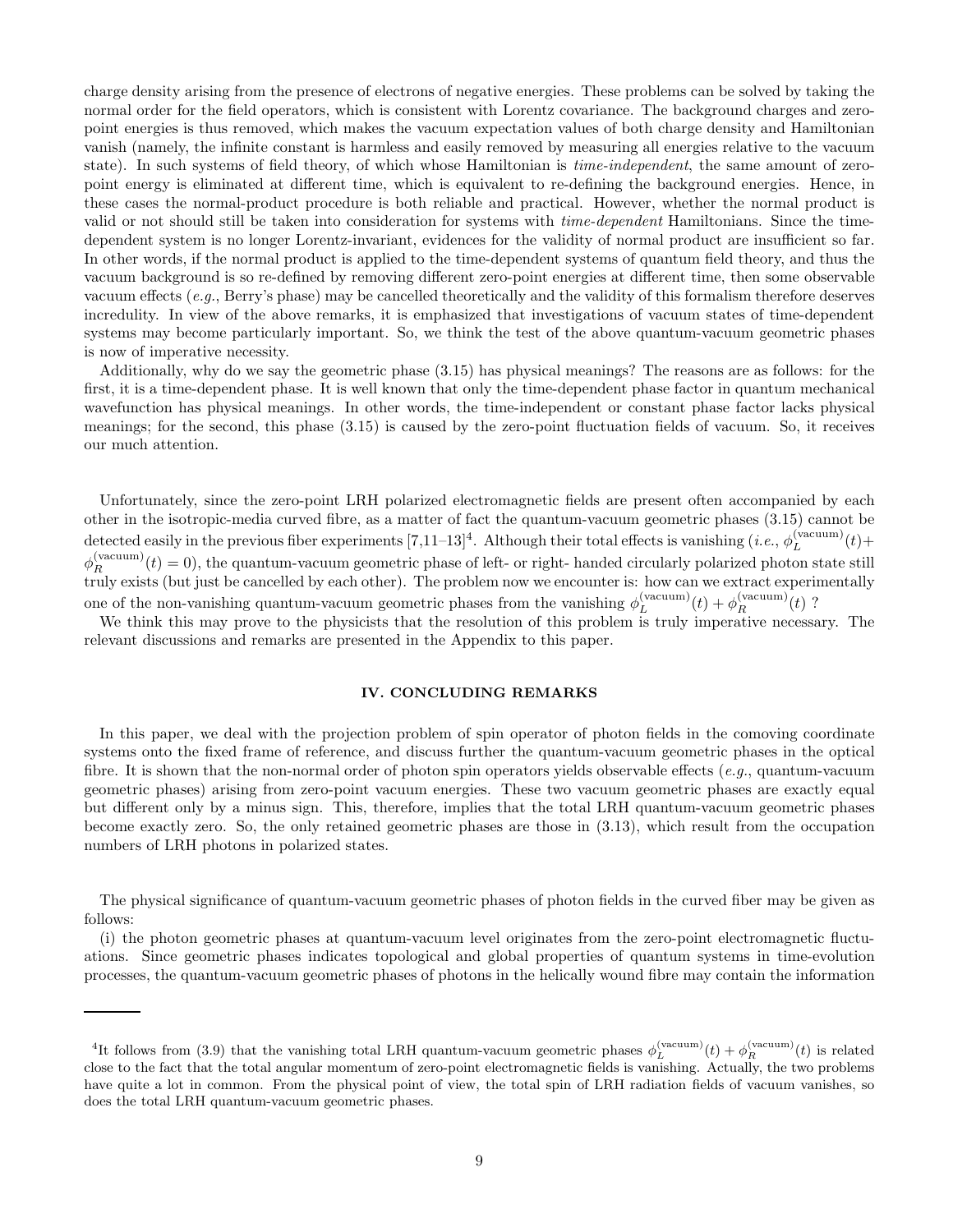on the topological and global properties of time evolution of vacuum fluctuation fields and (we hope it) might capture attention in a wide variety of fields;

(ii) quantum-vacuum geometric phases may be considered a new physically interesting vacuum effects. It is known that Casimir's effect is realized by changing the mode structure of zero-point electromagnetic fields between the two parallel conducting metal plates [21] (i.e., by modifying the magnitude distribution of electromagnetic wave vector k). However, the quantum-vacuum geometric phases of photons is produced by altering the direction of wave vector **k** in the curved fibre (*i.e.*, photon fields itself alters its wave vector **k** when travelling along the curved fibre);

(iii) the problem of whether the normal-product procedure is valid or not for time-dependent quantum systems still remains unclear so far. We believe that the consideration of this problem may enable us to investigate the timedependent quantum field theory. If, for example, when we study the quantum field theory in the curved space-time, where one should often deal with the particle creation problem in the time-dependent gravitational backgrounds [25,26], we think the vacuum effects associated with evolution process of time-dependent quantized field systems may necessarily also be taken into consideration. So, from the point of view of us, it is important to test experimentally the quantum geometric phases so as to answer the question mentioned above. If we cannot find the existence of this geometric phases at quantum-vacuum level  $(i.e.,$  this vacuum effect does not exist), then it is believed that the normalproduct procedure in second quantization is still valid and correct for time-dependent quantum systems. But, if the quantum-vacuum geometric phases is present experimentally, then we argue that the normal-product procedure in second quantization may be invalid and should be discussed further when treating time-dependent quantum systems. We think it might be a leading problem in both quantization formulation and vacuum physics. This problem is under consideration and will be published elsewhere. We are longing to perform a relevant experiment to confirm our above interpretations.

However, it is most unfortunate that the two quantum-vacuum geometric phases of LRH polarized photons for each k are eliminated by each other, and furthermore no one among them appears to want to be readily extracted either.

Acknowledgements I thank X.C. Gao for his helpful proposals. This project is supported in part by the National Natural Science Foundation of China under the project No. 90101024.

### APPENDIX

Can We Extract the Quantum-vacuum Geometric Phases from NOTHING?

It follows from (3.15) that the total vacuum phases  $(i.e., \phi_L^{(vacuum)}(t) + \phi_R^{(vacuum)}(t))$  vanishes. Here our aim is to resolve the problem of how to extract experimentally the quantum-vacuum geometric phases  $\phi_L^{(vacuum)}(t)$  or  $\phi_R^{(\text{vacuum})}(t)$  from the vanishing total vacuum geometric phases.

Our brief history of investigating photon geometric phases in the fibre is as follows: in April 2000, Gao and I began to consider the non-cyclic non-adiabatic geometric phases of photon fields in the curved fibre based on a second-quantized spin model (see spin model, for example, in references [27–31]). In May 2000, Gao first proposed the concept of quantum-vacuum geometric phases. The existence problem of quantum-vacuum geometric phases is strongly relevant to whether the second quantization in spin model is adopted or not. Since it is in connection with properties of quantum electromagnetic vacuum and, moreover, this geometric phase is related close to the topological and global features of time evolution of vacuum-fluctuation fields, we think this concept is of essential significance and therefore deserves detailed investigations. From then on, these problems gained our attention and we tried to investigate this topological phases at quantum-vacuum level.

Since quantum-vacuum geometric phases has an important connection with vacuum energies, these experimental realizations may be relevant to the validity problem of normal-product procedure in the time-dependent quantum field theory (TDQFT), *i.e.*, we also aim to re-examine the normal-product procedure in some extensions. If the quantum-vacuum geometric phases is proved present experimentally, then it is reasonably believed that it is not suitable for us to remove vacuum fluctuation energies and infinite charge density just by using the old formulation, e.g., re-defining the vacuum background energies and electric charges by utilizing the normal-product procedure, since in this re-definition, some potential physically interesting vacuum effects may also be removed theoretically. We think only for the *time-independent* quantum field systems can we use safely the normal-product procedure without any fear of introducing any new problems other than those which quantum field theory had encountered before [32]. However, for the time-dependent quantum field systems, (e.g., photon fields propagating inside a helically curved fibre and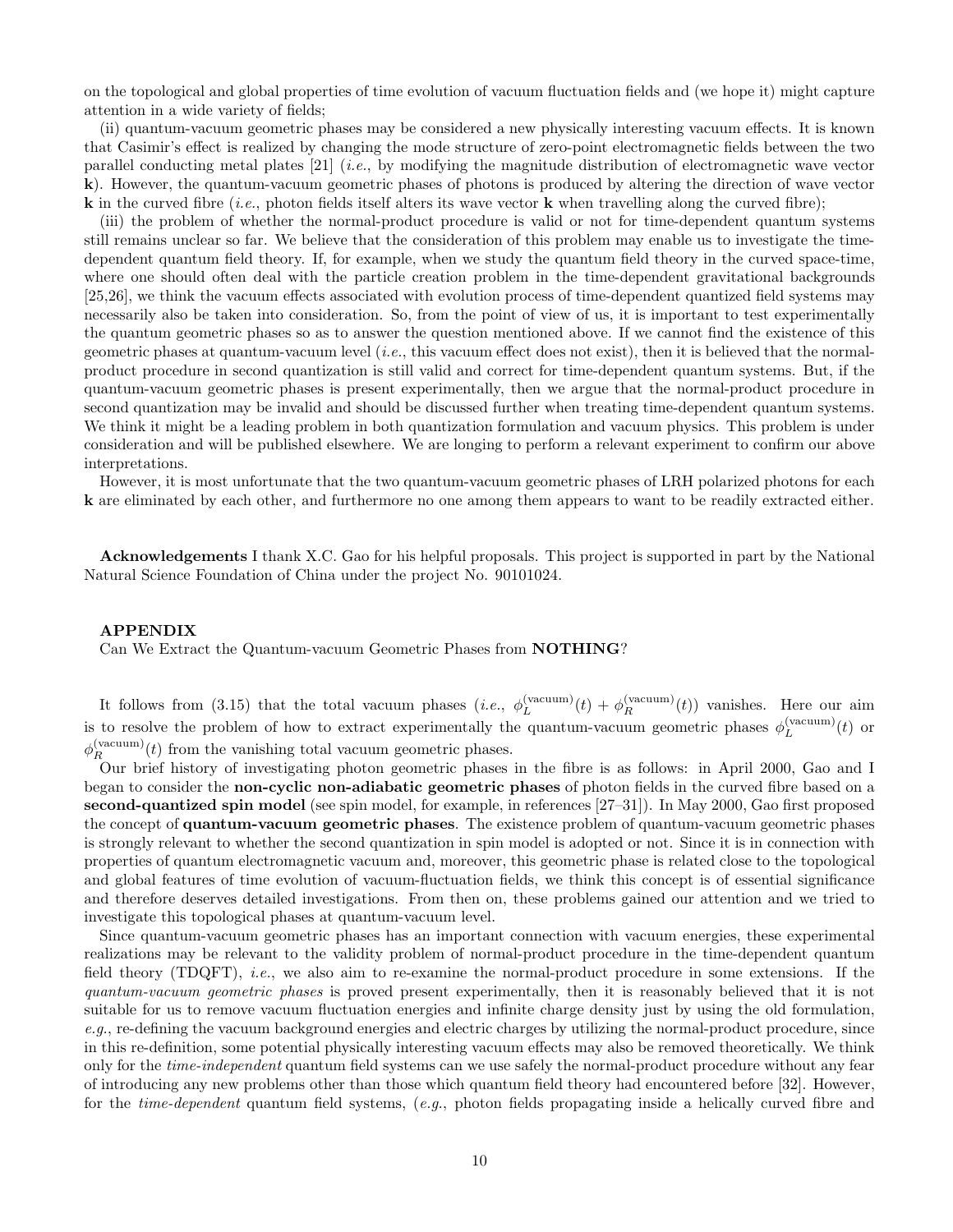quantum fields in an expanding universe), the physically interesting vacuum effects will unfortunately be deducted by the second-quantization normal-order formulation. So, the normal-order technique may therefore not be applicable to the time-dependent quantum fields. To the best of our knowledge, in the literature, this normal order problem in the time-dependent quantum field theory gets less attention and interests than it deserves. To test our above theoretical viewpoints, we hope the quantum-vacuum geometric phases of photons in the curved fibre would be investigated experimentally in the near future.

Unfortunately, the left-handed polarized light due to vacuum fluctuation is often accompanied by the zero-point right-handed polarized light and their total quantum-vacuum geometric phases is therefore vanishing. So, it is not easy for physicists to investigate experimentally the quantum-vacuum geometric phases. This, therefore, means that our above theoretical remarks as to whether the normal-product procedure is valid or not for the time-dependent quantum field theory (TDQFT) cannot be examined experimentally. During the last three years, I tried my best but unfortunately failed to suggest an excellent idea of experimental realization of quantum-vacuum geometric phases. We conclude that it seems not quite satisfactory to test the quantum-vacuum geometric phases by using the optical fibre that is made of isotropic media, inhomogeneous media  $(e.g.,\text{ photonic crystals}^5)$ , left-handed media (a kind of artificial composite metamaterial with negative refractive index), uniaxial (biaxial) crystals or chiral materials. Is it truly extremely difficult to realize such a goal? It is found finally that perhaps in the fibre composed of some anisotropic media (such as gyrotropic materials, including also gyroelectric and gyromagnetic media, where both electric permittivity and magnetic permeability are respectively the tensors) the quantum-vacuum geometric phases may be achieved test experimentally. In these gyrotropic media, only one of the LRH polarized lights can be propagated without being absorbed by media. This result holds also for the zero-point electromagnetic fields. It is well known that people can manipulate vacuum so as to alter the zero-point mode structures of vacuum, which has been illustrated in photonic crystals and Casimir's effect (additionally, the space between two parallel mirrors, cavity in cavity QED, etc.). If, for example, in some certain gyrotropic media one of the LRH polarized lights, say, the left-handed polarized light, dissipates due to the medium absorption and only the right-handed light is allowed to be propagated (in the meanwhile the mode structure of vacuum in these anisotropic media also alters correspondingly), then the quantum-vacuum geometric phase of right-handed polarized light can be easily tested in the fibre fabricated from these gyrotropic media.

To close this Appendix, we consider briefly the electromagnetic wave equations in a homogeneous gyroelectric medium, where the electric permittivity tensor,  $(\epsilon)_{ik}$ , and magnetic permeability (scalar) are given

$$
(\epsilon)_{ik} = \begin{pmatrix} \epsilon_1 & i\epsilon_2 & 0 \\ -i\epsilon_2 & \epsilon_1 & 0 \\ 0 & 0 & \epsilon_3 \end{pmatrix}, \quad \mu = \mu.
$$
 (A1)

Assuming that the direction of the electromagnetic wave vector k is parallel to the third component of the Cartesian coordinate system, with the help of Maxwell's Equations, we obtain the following two planar wave equations

$$
\nabla^2 \left[ \frac{1}{\sqrt{2}} (\mathbf{E}_1 + i\mathbf{E}_2) \right] - \epsilon_0 \mu_0 \mu (\epsilon_1 + \epsilon_2) \frac{\partial^2}{\partial t^2} \left[ \frac{1}{\sqrt{2}} (\mathbf{E}_1 + i\mathbf{E}_2) \right] = 0,
$$
  

$$
\nabla^2 \left[ \frac{1}{\sqrt{2}} (\mathbf{E}_1 - i\mathbf{E}_2) \right] - \epsilon_0 \mu_0 \mu (\epsilon_1 - \epsilon_2) \frac{\partial^2}{\partial t^2} \left[ \frac{1}{\sqrt{2}} (\mathbf{E}_1 - i\mathbf{E}_2) \right] = 0,
$$
 (A2)

of which whose optical refractive indices squared take the form

$$
n_{\pm}^2 = \mu(\epsilon_1 \pm \epsilon_2),\tag{A3}
$$

where the sign  $\pm$  corresponds to the two directions of polarization vectors of light wave.

For simplicity, without loss of generality, it is assumed that the two mutually perpendicular real unit polarization vectors  $\vec{\varepsilon}(k,1)$  and  $\vec{\varepsilon}(k,2)$  can be taken to be as follows:  $\varepsilon_1(k,1) = \varepsilon_2(k,2) = 1$ ,  $\varepsilon_1(k,2) = \varepsilon_2(k,1) = 0$  and

<sup>&</sup>lt;sup>5</sup>Photonic crystals are artificial materials patterned with a periodicity in dielectric constant, which can create a range of forbidden frequencies called a photonic band gap. Such dielectric structure of crystals offers the possibility of molding the flow of light (including the zero-point electromagnetic fields of vacuum). It is believed that, in the similar fashion, this effect  $(i.e.,$ modifying the mode structures of vacuum electromagnetic fields) may also take place in gyrotropic media. This point will be applied to the discussion which follows.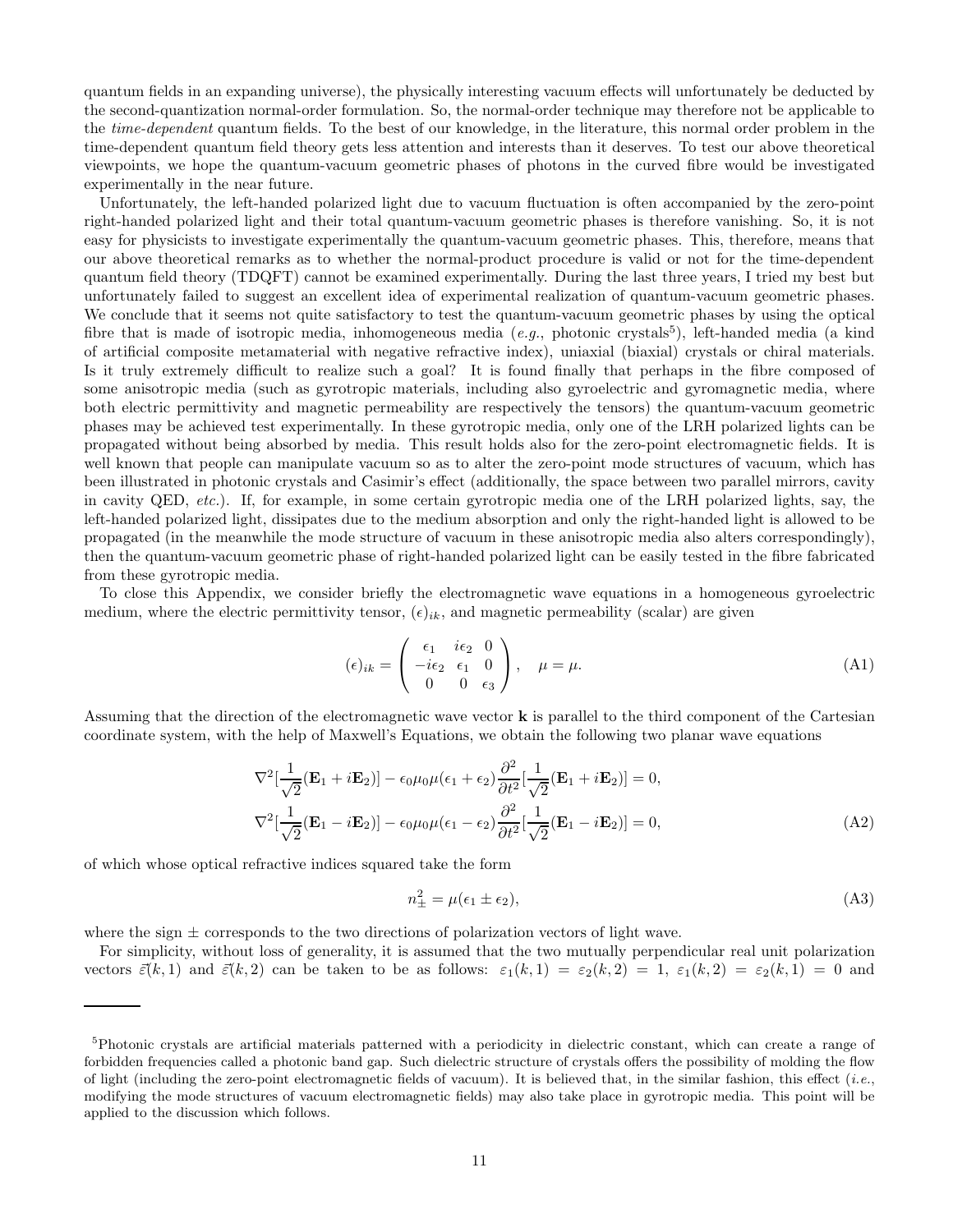$\varepsilon_3(k,1) = \varepsilon_3(k,2) = 0$ . Thus by the aid of (2.2), (3.2) and the formula  $\mathbf{E} = -\frac{\partial \mathbf{A}}{\partial t}$  for the electric field strength, in the second-quantization framework one can arrive at

$$
\frac{1}{\sqrt{2}}(\mathbf{E}_1 + i\mathbf{E}_2) = i \int d^3 \mathbf{k} \sqrt{\frac{\omega}{2(2\pi)^3}} [a_L(k) \exp(-ik \cdot x) - a_R^{\dagger}(k) \exp(ik \cdot x)],
$$
  

$$
\frac{1}{\sqrt{2}}(\mathbf{E}_1 - i\mathbf{E}_2) = i \int d^3 \mathbf{k} \sqrt{\frac{\omega}{2(2\pi)^3}} [a_R(k) \exp(-ik \cdot x) - a_L^{\dagger}(k) \exp(ik \cdot x)].
$$
 (A4)

We now discuss the wave propagation in a gyroelectric-medium optical fibre. As an illustrative example, we think only of the condition under which  $|\epsilon_2| > |\epsilon_1| = -\epsilon_1, \mu > 0$ . If, for instance,  $\epsilon_2$  is positive, then  $\frac{1}{\sqrt{2}}$  $\frac{1}{2}(\mathbf{E}_1 + i\mathbf{E}_2)$  can be propagated while  $\frac{1}{\sqrt{2}}$  $\frac{1}{2}$ (**E**<sub>1</sub> − *i***E**<sub>2</sub>) cannot be propagated (because of the negative  $n^2$ ) and the consequent imaginary propagation constant  $k_$ , which is expressed by  $(n_-)\frac{\omega}{c}$  in the fibre; conversely,  $\frac{1}{\sqrt{}}$  $\frac{1}{2}(\mathbf{E}_1 - i\mathbf{E}_2)$  can be propagated while  $\frac{1}{\sqrt{2}}$  $\frac{1}{2}(\mathbf{E}_1 + i\mathbf{E}_2)$  is inhibited from being propagated (due to the imaginary propagation constant  $k_+$ ) if  $\epsilon_2$  is negative. Thus in the former case the phase  $\phi_R^{(vacuum)}(t)$  of right-handed polarized light and in the latter case, instead the phase  $\phi_L^{(\text{vacuum})}(t)$  of left-handed polarized light, may respectively be detected in the gyroelectric-medium fibre experiments. It is accepted by us that in resolving this problem  $(i.e.,$  experimental realizations of quantum-vacuum geometric phases) it is necessarily of much more practical importance to think of gyrotropic media than of any other inhomogeneous and chiral materials. We hope the simple analysis  $(i.e., from (A1) to (A4))$  would prove useful to physicists for investigating quantal geometric phases of electromagnetic fields in the fibre (of course, indeed, Eq.(A3) etc. have provided us with some insights into these problems!).

We are now in a position to further investigate some new properties of this potential vacuum effect anticipated for such time-dependent zero-point fields of vacuum (or a quantum system in time-dependent environments such as a time-dependent homogeneous electric field [33], time-dependent gravitational backgrounds [34] and expanding space-time), particularly if we could perform some experiments to test the presented viewpoints in Sec. III and the Appendix. We hope this might offer some new insights into the physics of the problems mentioned above (in particular, the validity of normal product in time-dependent quantum field theories should be further clarified).

NOTE: In order to illustrate the content in the present paper, an outline is given as follows:

| Chiao-Wu's model (photons moving inside a helically curved fibre)<br>Berry's phase formula                                                                                                            |
|-------------------------------------------------------------------------------------------------------------------------------------------------------------------------------------------------------|
| cyclic adiabatic geometric phase $\phi_{\sigma}^{(g)}(T) = 2\pi\sigma(1-\cos\lambda)$ Lewis-Riesenfeld invariant theory                                                                               |
| non-cyclic non-adiabatic geometric phase $\phi_{\sigma}^{(g)}(t) = \sigma\left\{\int_0^t \dot{\gamma}(t') [1 - \cos \lambda(t')] dt' \right\}$ second-quantized spin model                            |
| quantal geometric phases $\phi^{(g)}(t) = (n_R - n_L) \left\{ \int_0^t \dot{\gamma}(t') [1 - \cos \lambda(t')] dt' \right\}$<br>under non-normal order                                                |
| quantum-vacuum phases $\phi_{\sigma=\pm 1}^{(\text{vacuum})}(t) = \pm \frac{1}{2} \left\{ \int_0^t \dot{\gamma}(t') [1 - \cos \lambda(t')] dt' \right\}$<br>validity problem of normal order in TDQFT |
| experimental test is required unfortunately, $\phi_L^{(vacuum)}(t) + \phi_R^{(vacuum)}(t) = 0$ by using gyrotropic-medium fibre                                                                       |

- [1] Shen J Q, Zhu H Y Exact solutions to the time-dependent supersymmetric Jaynes-Cummings model and the Chiao-Wu model 2003 Ann. Phys. (Leipzig) 12 131-145
- [2] Shen J Q, Ma L H Geometric phase and helicity inversion of photons propagating inside a noncoplanarly curved optical fibre 2003 Phys. Lett. A 308 355-363
- [3] Berry M V 1984 Proc. R. Soc. London, Ser. A 392 45
- [4] Lewis H R, Riesenfeld W B 1969 J. Math. Phys. 10 1458
- [5] Shen J Q, Zhu H Y, Shi S L, Li J 2002 Phys. Scr. 65 465